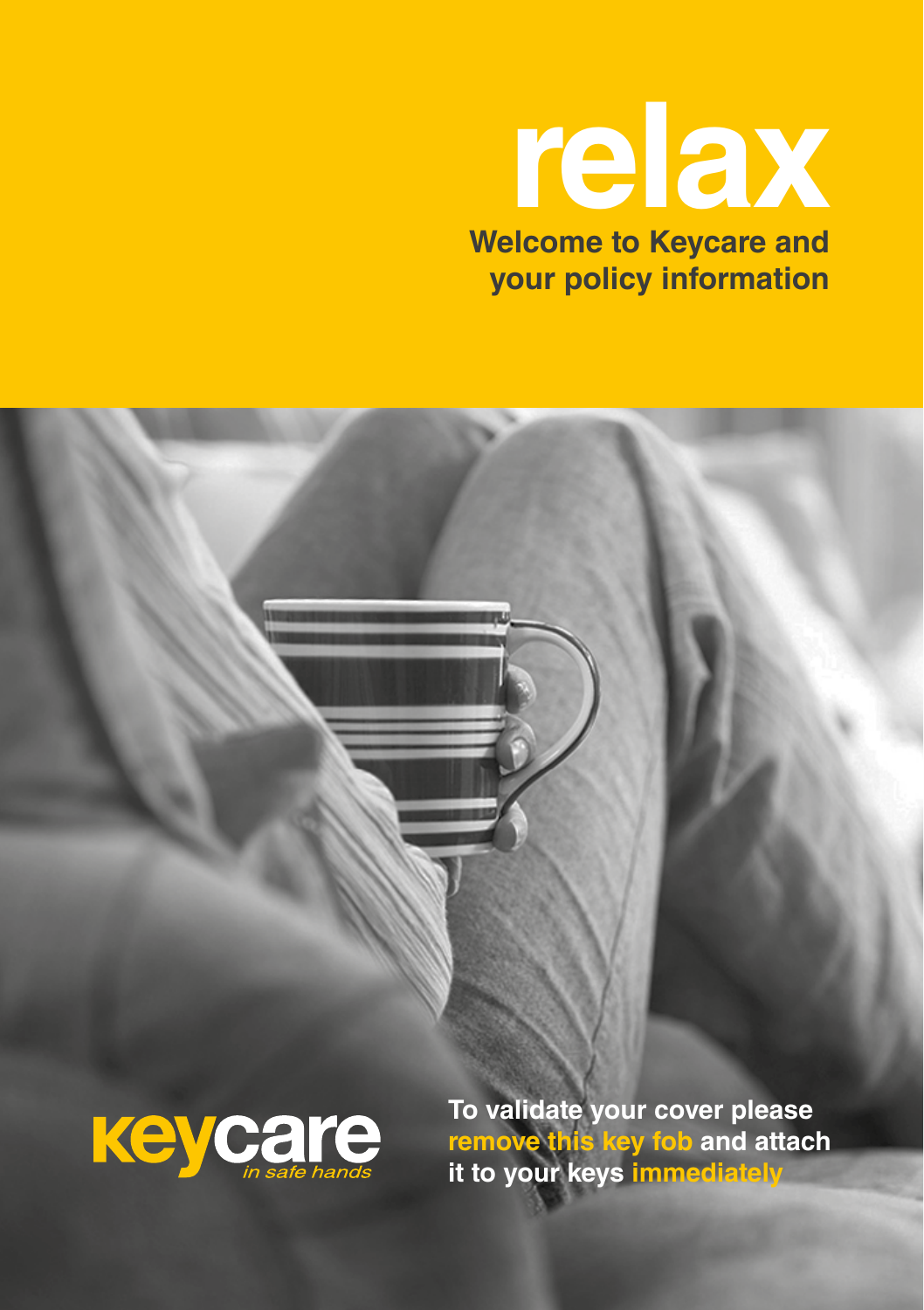### **The benefits of your policy**

- **O** Cover for lost and stolen keys, replacement locks and any call out charges up to the annual cover limit.\*
- **O** Cover for locksmith charges if you lock yourself out of your home or vehicle up to the call out limit.\*
- Up to 3 days vehicle hire when your vehicle is not usable as a result of lost or stolen keys.
- **O** Emergency helpline 24 hour, 365 days a year.
- **O** Access to a nationwide network of locksmiths.
- O No excess to pay.
- O No claims discount on main home or motor policy not affected.
- Any of your keys attached to the fob issued by Keycare are covered.
- **O** Keycare pay the finder of your keys a £10 reward. You will not be asked to contribute.
- No details of the key owner are given to the finder, guaranteeing confidentiality and security.

*\*Please refer to your Policy Schedule for details of cover and call out limits*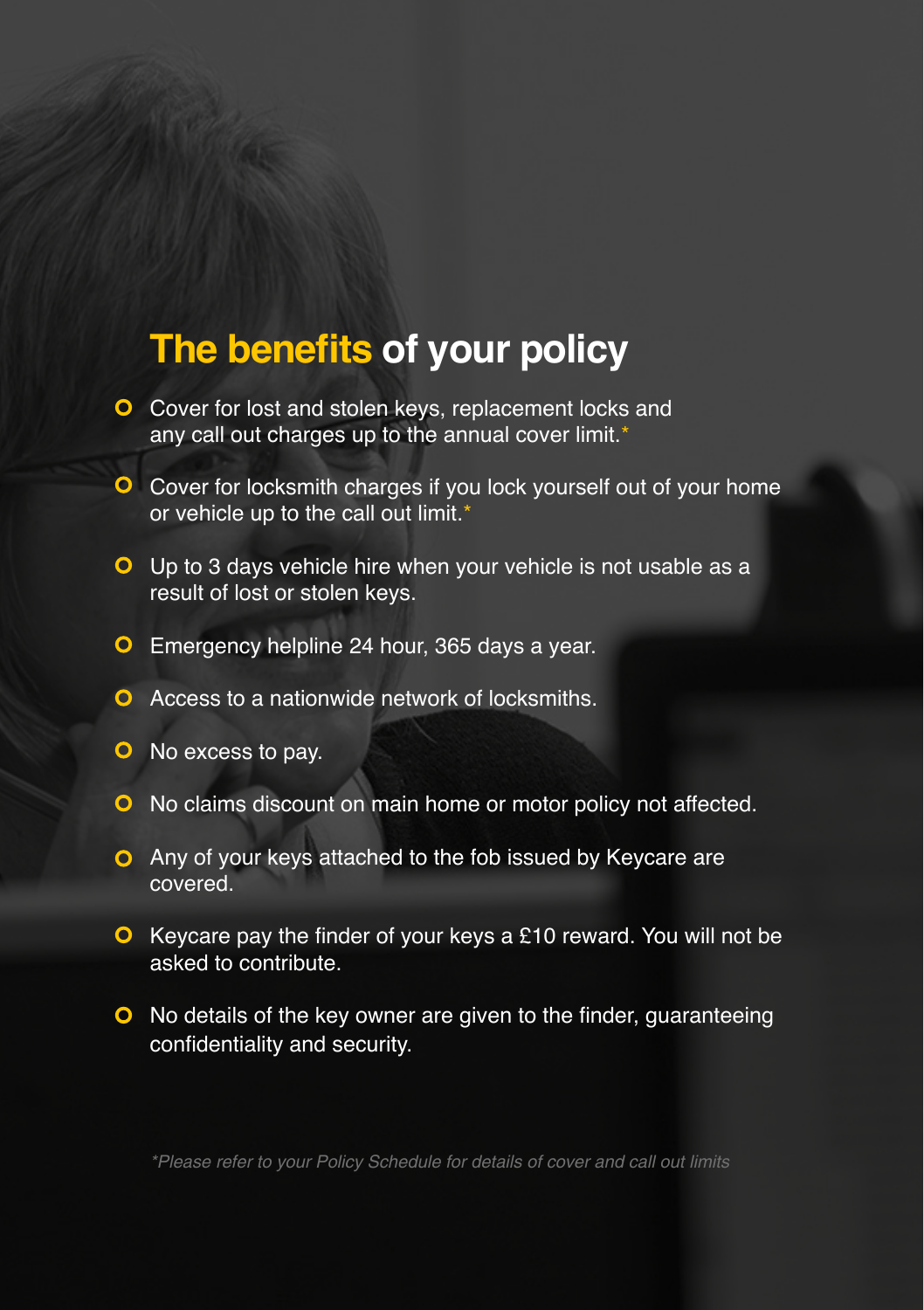# **in safe hands**

**Welcome to Keycare. We all know that losing your keys or having them stolen is frustrating and upsetting. As a Keycare policyholder, you can relax in the knowledge that should this happen, you are only a phone call away from help.**

This is your policy booklet. It sets out the details of your policy and should be read in conjunction with your Policy Schedule.

#### **Please keep these documents safe.**

**Your key fob must be attached to your keys immediately to validate your cover.** Make a note of your fob number in the space below. This can be found on the reverse of your key fob.



If your keys go missing call our 24 Hour Emergency Helpline number immediately

**0345 303 0550** Save this number to your mobile phone

> You can purchase further key fobs to protect your additional sets of keys or the keys of family members living at the same address as you. Call our customer services team on 0345 303 4028 Monday to Friday 8am to 8pm or Saturday 9am to 3pm alternatively visit www.keycare.co.uk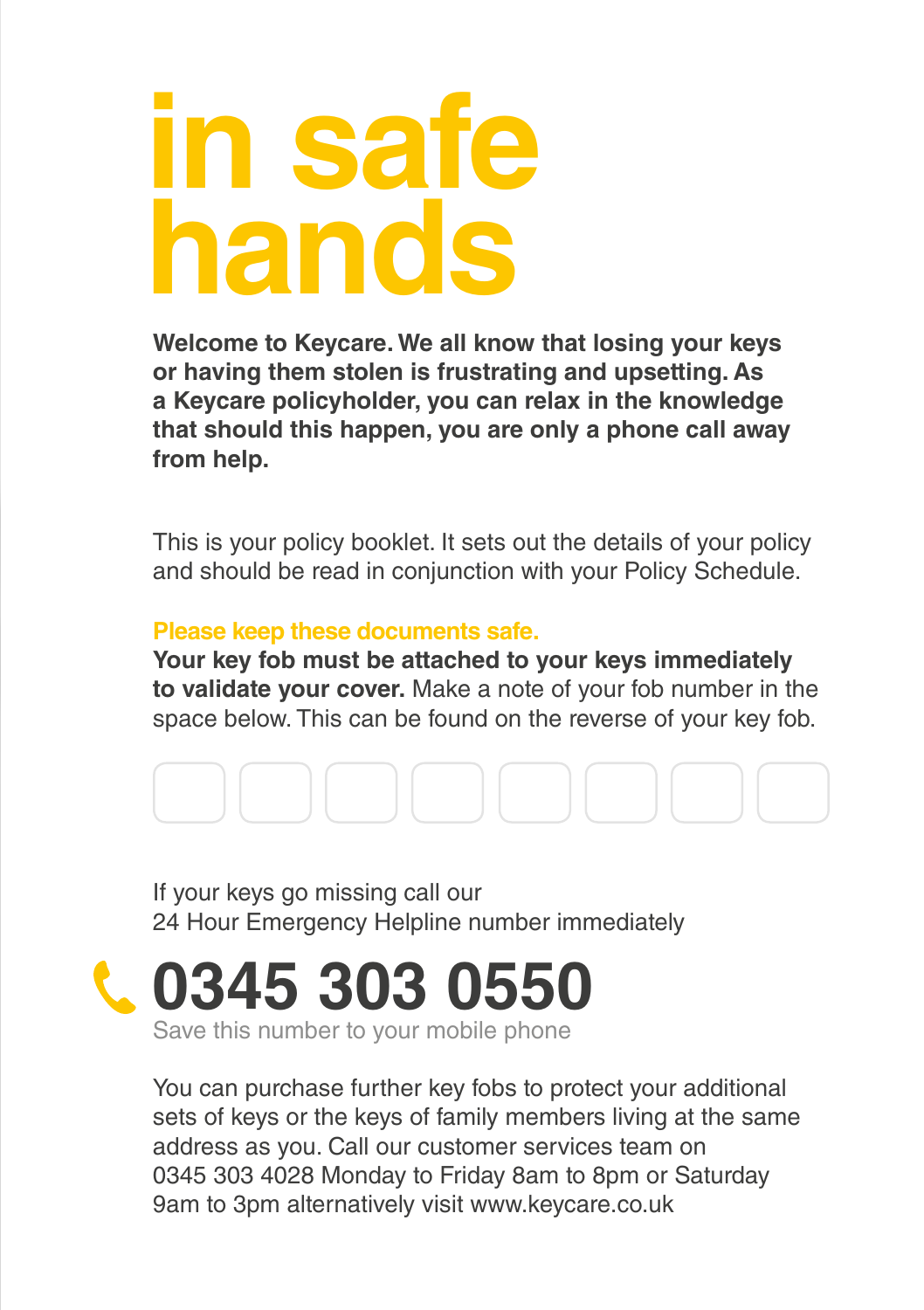## **Looking after your keys**

- Never have anything containing your name and address attached to your keys.
- Never leave your keys under doormats, on a string through the letterbox, under a stone, on top of a door or window frame etc. An opportunist thief may be watching.
- Never leave doors or windows open when you go out. If you can get in so can a burglar.
- Always leave a spare set of keys with a trusted neighbour, friend or family member.
- Try not to keep all your keys on one key ring additional fobs can be purchased by calling Keycare on 0345 303 4028 alternatively visit www.keycare.co.uk
- Sophisticated security measures now fitted as standard to new vehicles mean criminals are trying new methods of vehicle crime. This means stealing the keys to your vehicle first. Burglars have been known to break into houses and offices just to steal vehicle keys.
- Do not leave vehicle keys close to the front door where they can be seen.
- O Never leave your keys in your vehicle, not even for a second. This is especially important when at a fuel station or when loading or unloading your vehicle.
- Always lock your vehicle when leaving it.

## **How to make a claim if your keys are lost or stolen 0345 303 0550**

When you discover that your keys are missing: **Call our 24 hour Emergency Helpline above Have your fob number ready to help us retrieve your policy details.**

You will be asked to confirm the circumstances of the lost or stolen keys allowing us to agree the best course of action.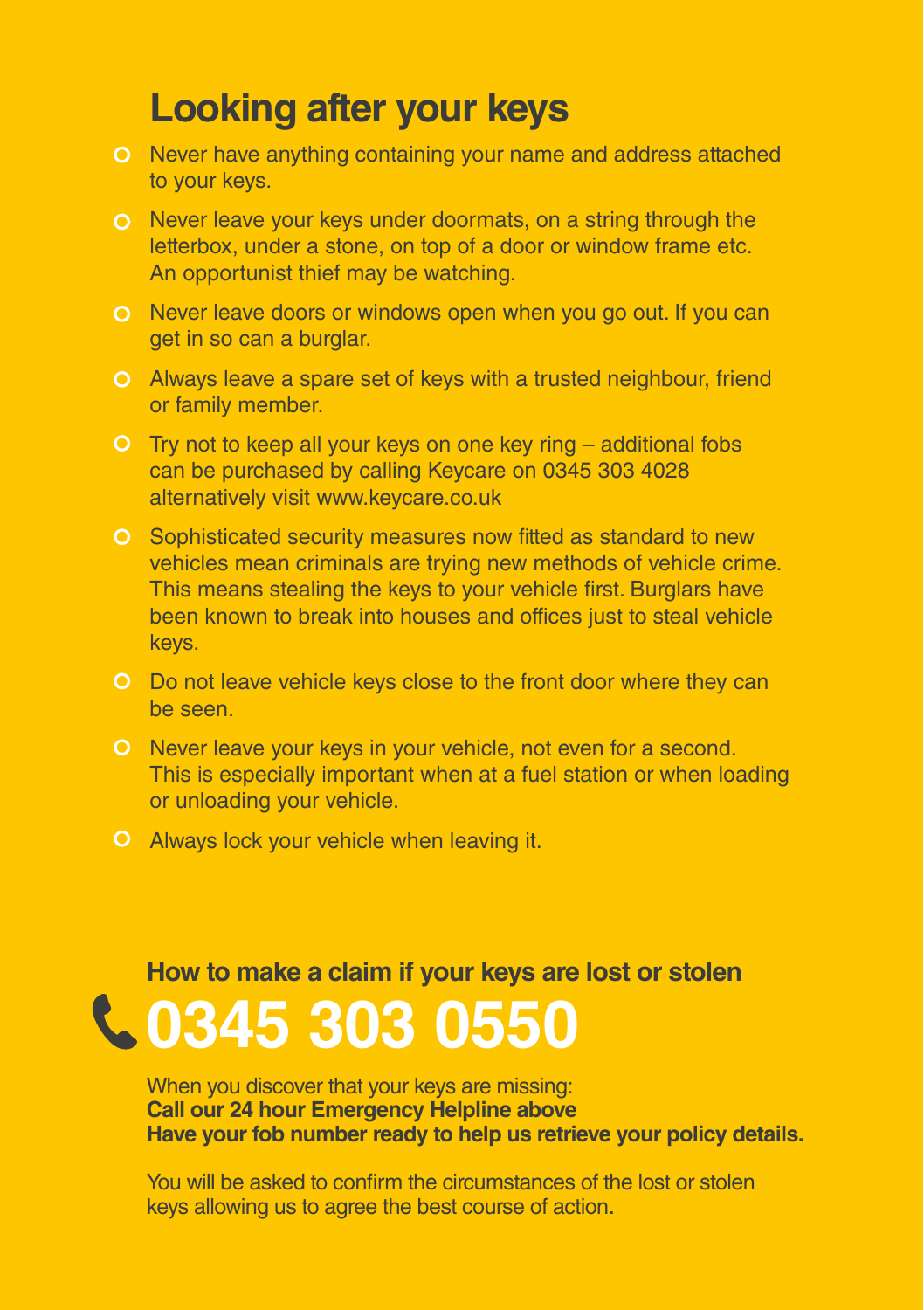#### **Terms & Conditions**



#### **Insurance**

Insurance has been effected between **You** and the **Insurer** subject to the terms, conditions, claims procedure, limits and exclusions contained in this **Policy**, in respect of an **Insured Event** which occurs within the **Territorial Limits** during the **Period of Insurance** for which **You** have paid or agreed to pay the premium.

#### **The Insurer**

The **Insurer** is Ageas Insurance Limited, a company registered in England and Wales under company number 354568, whose registered office is at Ageas House, Hampshire Corporate Park, Templars Way, Eastleigh, Hampshire, SO53 3YA (referred to in this Policy as the "Insurer"). The **Insurer** is authorised by the Prudential Regulation Authority and regulated by the Financial Conduct Authority and the Prudential Regulation Authority registration number 202039.

#### **The Administrator**

The Administrator is Key Care Limited, a company registered in England and Wales under company number 1309093, whose registered office is at 2-3 Quayside House, Quayside, Salts Mill Road, Shipley, West Yorkshire, BD18 3ST (referred to in this **Policy** as "Keycare"). **Keycare** is authorised and regulated by the Financial Conduct Authority – registration number 309514.

#### **Registrations - further details**

**You** can check the registrations of the **Insurer** and **Keycare** on the Financial Services Register by visiting the Financial Conduct Authority website www.fca.org.uk or by contacting the Financial Conduct Authority on 0800 111 6768 or the Prudential Regulation Authority on 020 7601 4878.

#### **Financial Services Compensation Scheme (FSCS)**

The **Insurer** is covered by the Financial Services Compensation Scheme **(FSCS)** which means that **You** may be entitled to compensation if the **Insurer** (or **Keycare**) are unable to meet their obligations to **You**. Further information is available at www.fscs.org.uk or by contacting the FSCS directly on 0800 678 1100.

#### **COMPLAINTS**

If **You** have a complaint relating to this **Policy You** should contact: Complaints, **Keycare**, 2-3 Quayside House, Quayside, Salts Mill Road, Shipley, West Yorkshire BD18 3ST. Tel: 0345 303 0550. Fax: 0845 075 6180. Email: complaints@keycare.co.uk

If **You** are dissatisfied with the final response to **Your** complaint, **You** may ask the Financial Ombudsman Service to review **Your** case by contacting:

Financial Ombudsman Service, Exchange Tower, London, E14 9SR. Tel: 0800 023 4567 -

for people phoning from a "fixed line" (for example a landline at home) or 0300 1239 123 for mobile phone users who pay a monthly charge for calls to numbers starting 01 or 02. Fax: 0207 964 1001

Email: complaint.info@financial-ombudsman.org.uk Web: financial-ombudsman.org.uk

Contacting the Financial Ombudsman Service at any stage of **Your** complaint will not affect **Your** legal rights.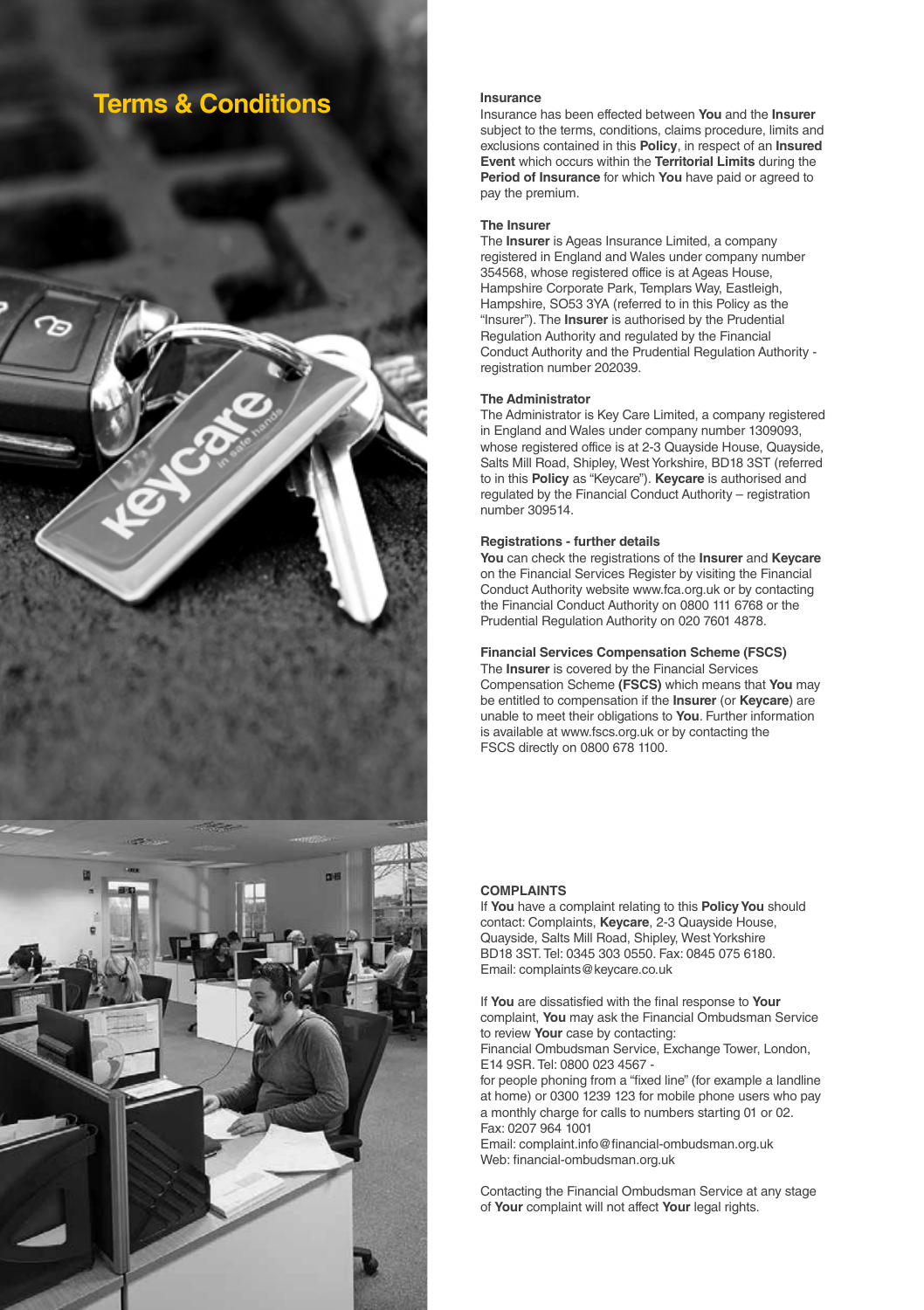#### **DEFINITIONS**

Within this **Policy** certain words have specific meanings and wherever they appear throughout this **Policy** they have been printed in bold to help **You** identify them.

**Approved Locksmith:** A locksmith on the **Keycare** panel. **Call-out Limit**: The maximum amount payable per incident, in respect of any **Insured Key** locked inside **Your** home, or vehicle, as shown in **Your Policy Schedule**.

**Cover Limit:** The maximum amount payable in total in each **Period of Insurance**, as shown in **Your Policy Schedule**. **Duplicate Key:** A spare key for **Your** home or vehicle.

**Fob:** The numbered identification tag issued to the

**Policyholder** by **Keycare**, which **Keycare** has registered in the **Policyholder's** name and address.

**Immediate Member:** Husband, wife, civil partner, live-in partner, child, adult child or adult step-child.

**Insured Event**: The loss or theft of any **Insured Key,** or any **Insured Key** locked inside **Your** home or vehicle during the **Period of Insurance**.

**Insured Key**: Any of **Your** keys which are attached to the **Fob** during the **Period of Insurance** (vehicle keys includes metal key blades, standalone remote control units, electronic key cards and keyless entry fobs for **Your**  vehicle) registered at the **Policyholder's** address and, in the case of house keys, for the **Policyholder's** address. **Insurer:** As defined in the section "The Insurer" above. **Keycare** ®: As defined in the section "The Administrator" above.

**Locksmith Charges:** Charges relating to work carried out by a locksmith.

**New Locks:** New locks fitted or reconfiguration of the existing locks to enable a new key to replace an **Insured Key**.

**Onward Transport Costs**: Transport costs for getting **You**/**Your** vehicle to **Your** original destination (or **Your** home at **Your** option if this is no further than **Your** original destination) up to a maximum of £80.

**Period of Insurance:** The period shown in **Your Policy Schedule** for which **You** have paid or agreed to pay the premium.

**Policy:** The terms and conditions of this **Policy** of insurance. **Policyholder:** The person in whose name, or the company name in which, **Keycare** has registered the **Fob**.

**Policy Schedule:** The document headed **Policy Schedule** giving details of the **Policyholder**, **Fob** number, **Cover Limit**, **Call-out Limit** and **Period of Insurance**.

**Replacement Key:** A key to replace an **Insured Key** and includes any reprogramming of infrared handsets, immobilisers and alarms necessitated by such replacement of the **Insured Key**.

**Security Risk**: The risk resulting from the accidental loss of an **Insured Key** where it is possible for someone who found the key to trace it to **Your** vehicle or premises.

**Statement of Facts:** The statement produced by **Keycare** following authorisation of a claim.

**Territorial Limits:** The European Union.

**Vehicle Hire Charges:** The standard charges (excluding any optional extras) up to a maximum of £40 a day to hire a vehicle for a period of up to three days.

**Waiting Period:** A period of three days commencing when the loss of the **Insured Key** is first reported to **Keycare**. **You/Your:** The **Policyholder** and any **Immediate Member** of the **Policyholder's** family permanently living with the **Policyholder** at the same address as the **Policyholder** during the **Period of Insurance**. Where the **Policyholder** is a company this includes employees of the company, employed by the company during the **Period of Insurance**, who are authorised to use the relevant car or property.

#### **WHAT IS COVERED**

- **1** If during the **Period of Insurance** and within the **Territorial Limits**:
- **a)** An **Insured Key** is stolen, the **Insurer** will up to the **Cover Limit**, as detailed in **Your Policy Schedule**, cover **You** in respect of the cost of a **Replacement Key**, **Locksmith Charges** or **New Locks** and **Vehicle Hire Charges** (where applicable).
- **b)** An **Insured Key** is locked in **Your** home, the **Insurer** will up to the **Cover Limit** and subject to the **Call-out Limi**t, as detailed in **Your Policy Schedule**, cover **You** in respect of **Locksmith Charges** incurred in gaining entry to **Your** house.
- **c)** An **Insured Key** is locked in **Your** vehicle and a **Duplicate Key** exists, the **Insurer** will up to the **Cover Limit** and subject to the **Call-out Limit**, as detailed in **Your Policy Schedule**, cover **You** in respect of **Onward Transport Costs** or **Locksmith Charges** incurred in gaining entry to **Your** vehicle.
- **d)** An **Insured Key** is locked in **Your** vehicle and no **Duplicate Key** exists, the **Insurer** will up to the **Cover limit** and subject to the **Call-out Limit**, as detailed in **Your Policy Schedule**, cover **You** in respect of **Locksmith Charges** incurred in gaining entry to **Your** vehicle.
- **e)** An **Insured Key** is lost by **You** and a **Duplicate Key** exists, if after the **Waiting Period** has expired the **Insured Key** has not been found, the **Insurer** will up to the **Cover Limit**, as detailed in **Your Policy Schedule**, cover **You** in respect of the cost of a **Replacement Key**;
- **f)** An **Insured Key** is lost by **You** and no **Duplicate Key** exists, if after the **Waiting Period** has expired the **Insured Key** has not been found, the **Insurer** will up to the **Cover Limit**, as detailed in **Your Policy Schedule**, cover **You** in respect of the cost of either a **Replacement Key**, **Locksmith Charges** or **New Locks** (but only if no **Duplicate Key** can be sourced by an **Approved Locksmith)** and **Vehicle Hire Charges** (where applicable).
- **2** Pay a £10 reward to the finder of **Your** lost **Insured Key**.
- **3** Provide **You** with the services of an emergency helpline 24 hours a day, 365 days a year.

#### **WHAT IS NOT COVERED**

The **Insurer** will not cover **You** in respect of:

- **a)** Keys lost or stolen when such keys are not attached to the **Fob** (unless **You** have already notified **Keycare** that the **Fob** has been lost or damaged and **You** are awaiting a replacement, in which event **Keycare** will provide cover in respect of any key which they are satisfied would otherwise have been attached to the **Fob**).
- **b)** Any amount which, or total amounts to the extent that they, exceed the **Cover Limit** in any **Period of Insurance**.
- **c)** Any amount which exceeds the **Call-out Limit** in respect of any **Insured Key** locked inside **Your** home or vehicle.
- **d)** Any **Insured Event** not reported to **Keycare** within 30 days.
- **e)** Sums claimed where **You** do not submit valid receipts or invoices to **Keycare**, for payments **You** have made, within 120 days of the **Insured Event**.
- **f)** Any expenditure incurred without prior authorisation from **Keycare**.
- **g)** Costs relating to a damaged or broken key or lock.
- **h) Insured Keys** lost by or stolen from someone other than **You**.
- **i)** Any **Insured Key** which is not deemed lost because it is in the possession of an **Immediate Member** of the **Policyholder's** family.
- **j)** The cost of replacing lock barrels, steering columns or faulty electronic control units or costs arising from wear and tear and/or general maintenance of locks and keys.
- **k)** Replacement locks or keys of a higher standard or specification than those replaced.
- **l)** Charges or costs incurred where **Keycare** arranges for the attendance of a locksmith or other tradesman, agent or representative at a particular location and **You** fail to attend.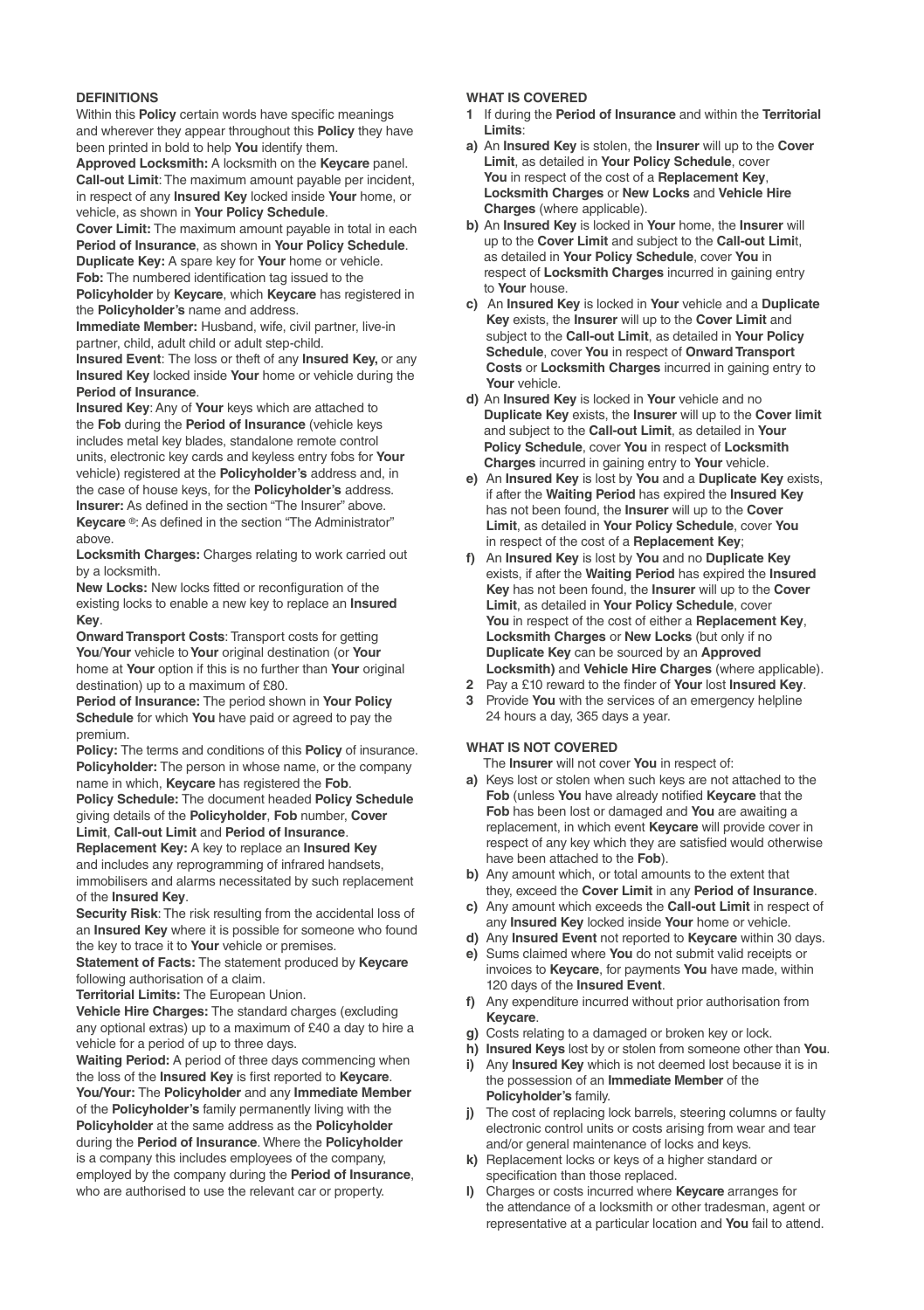- **m)** Charges or costs incurred where **You** make alternative arrangements with a third party once **Keycare** has arranged for a locksmith or other tradesman, agent or representative to attend a particular location.
- **n)** Loss of any property other than an **Insured Key** and its associated lock or ignition system, and any immobiliser, infra-red handset and/or alarm attached to the **Fob**.
- **o)** Any loss of earnings or profits which **You** suffer as a result of the loss or theft of an **Insured Key**.
- **p)** Claims arising from any reckless, deliberate or criminal act or omission by **You**.
- **q)** An **Insured Event** which occurs outside the **Period of Insurance**.
- **r)** Sums claimed for replacement keys exceeding a maximum of one per lock or three per lock for house keys.
- **s)** Any loss of an **Insured Key** which occurs during a riot or a civil commotion.
- **t)** Any costs incurred by the **Policyholder** in making a claim under the **Policy**.

#### **CLAIMS PROCEDURE & CONDITIONS Theft**

If an **Insured Key** has been stolen it must be reported to the police immediately and a crime reference number obtained. **Keycare** cannot deal with **Your** claim for stolen keys until **You** have reported the theft to the police and confirmed the crime reference number to **Keycare**.

#### **Making a Claim**

**You** must report any claim to **Keycare** as soon as possible and within 30 days of the **Insured Event**. To make a claim call 0345 303 0550 and quote the **Fob** number. When the claim has been authorised **Keycare** will send **You** two copies of the **Statement of Facts** based on the information **You** have supplied. This is the information **Keycare** will use to handle **Your** claim so it is **Your** responsibility to ensure it is correct. **You** must submit valid invoices/receipts (in respect of expenditure authorised by **Keycare**), together with one copy of the **Statement of Facts** and any necessary supporting documents, to **Keycare** within 120 days of the **Insured Event**.

#### **Supporting Documents**

When **You** make a claim in respect of vehicle keys, **You** must send a copy of the V5 (or relevant registered keeper document issued by DVLA from time to time) or, if **You** have not been given the V5, a contract or lease agreement containing the registration number of the vehicle.

When **You** make a claim in respect of other keys, **Keycare**  may, at its discretion, ask for supporting documents (such as evidence of address in the case of house keys).

#### **Maximum Number of Claims**

Within the **Period of Insurance You** may make more than one claim, but the total sum payable in each **Period of Insurance** cannot exceed the **Cover Limit**.

#### **Fraud**

If **You** make a fraudulent claim under this **Policy** (including exaggeration of the claim or submitting falsified or forged documents), the **Insurer** is not liable to pay the claim and may recover any sums it has paid to **You** in respect of that claim.

#### **CLAIMS SETTLEMEN**T

If **Your** claim is handled on a 'Pay and Claim' basis or if **You** use a locksmith or dealer of **Your** choice **You** will have to pay the costs upfront and **Keycare** will reimburse **You** on receipt of valid receipts/invoices.

**Keycare** cannot guarantee to replace **Your** keys on the same day that **You** report the claim as keys may need to be ordered and may not be carried by locksmiths or dealers as standard. If as a result of losing an **Insured Key You** feel that a **Security Risk** exists **You** should replace the locks within the **Waiting Period**; however all costs must be paid for by **You**. If after the **Waiting Period** the **Insured Key** is not found the **Insurer** will reimburse **You** for any costs incurred, up to the **Cover Limit** detailed in **Your Policy Schedule**. If **You** have not replaced the TC/01/14/V6

locks within the **Waiting Period** and a **Duplicate Key** exists the **Insurer** will only reimburse **You** for a **Replacement Key** if the **Insured Key** is not found.

Where an **Insured Key** has been lost and there is no **Security Risk** the **Insurer** will not pay for any costs until the **Waiting Period** has elapsed. If after the **Waiting Period** the **Insured Key** is not found and no **Duplicate Key** exists, the **Insurer** will reimburse **You** for a **Replacement Key**, **Locksmith Charges** or **New Locks**. If a **Duplicate Key** exists the **Insurer** will only reimburse **You** for a **Replacement Key**.

If during the **Waiting Period** the **Insured Key** is found the **Insurer** will not pay any of **Your** costs; however **Keycare** will pay a £10 reward to the finder of **Your** lost **Insured Key**.

#### **OTHER CONDITIONS**

#### **Cancellation by the Policyholder**

The **Policyholder** may cancel this **Policy** at any time. If the **Policyholder** cancels within 14 days of either receiving the **Policy** documentation or from the start date of the **Policy** (whichever is later) then any premium already paid will be returned (providing that no claims have been made on the **Policy**). If the **Policyholder** cancels outside this period there is no entitlement to a refund of premium.

#### **Cancellation by the Insurer**

Where there is a valid reason for doing so the **Insurer** and/or **Keycare** may cancel the insurance by giving the **Policyholder** seven days' notice in writing sent to the last known address of the **Policyholder**. Valid reasons for cancellation may include but are not limited to:

- Where **You** have given incorrect information and fail to provide clarification when requested;
- Where **You** breach any of the terms and conditions which apply to **Your Policy**;
- Where we reasonably suspect fraud\*; or
- Use of threatening or abusive behaviour or language, or intimidation or bullying of our staff or suppliers, by **You** or any person acting on **Your** behalf

\*If **You** make a fraudulent claim, the **Insurer** may treat the insurance as having been terminated with effect from the time of the fraudulent act. If the **Insurer** treats the insurance as terminated, it may refuse all liability in respect of an **Insured Event** occurring after the fraudulent act and not return any premium paid.

#### **Applicable Law**

**You** and the **Insurer** are free to choose the law applicable to this contract, but in the absence of agreement to the contrary the law of England and Wales will apply. **Assignment**

This **Policy** may not be assigned in whole or in part without the written consent of the **Insurer**.

#### **How we handle your data**

By providing **Your** information **You** are consenting to the **Insurer** and/or **Keycare** contacting **You** by letter, telephone, fax, email or text message for any purpose in relation to **Your Policy**. In contacting **You**, **Keycare** may also provide **You** with details of other promotions or services that may be of specific interest to **You**. The data held about **You** will not be disclosed to any third party unless it is in relation to **Your Policy**.